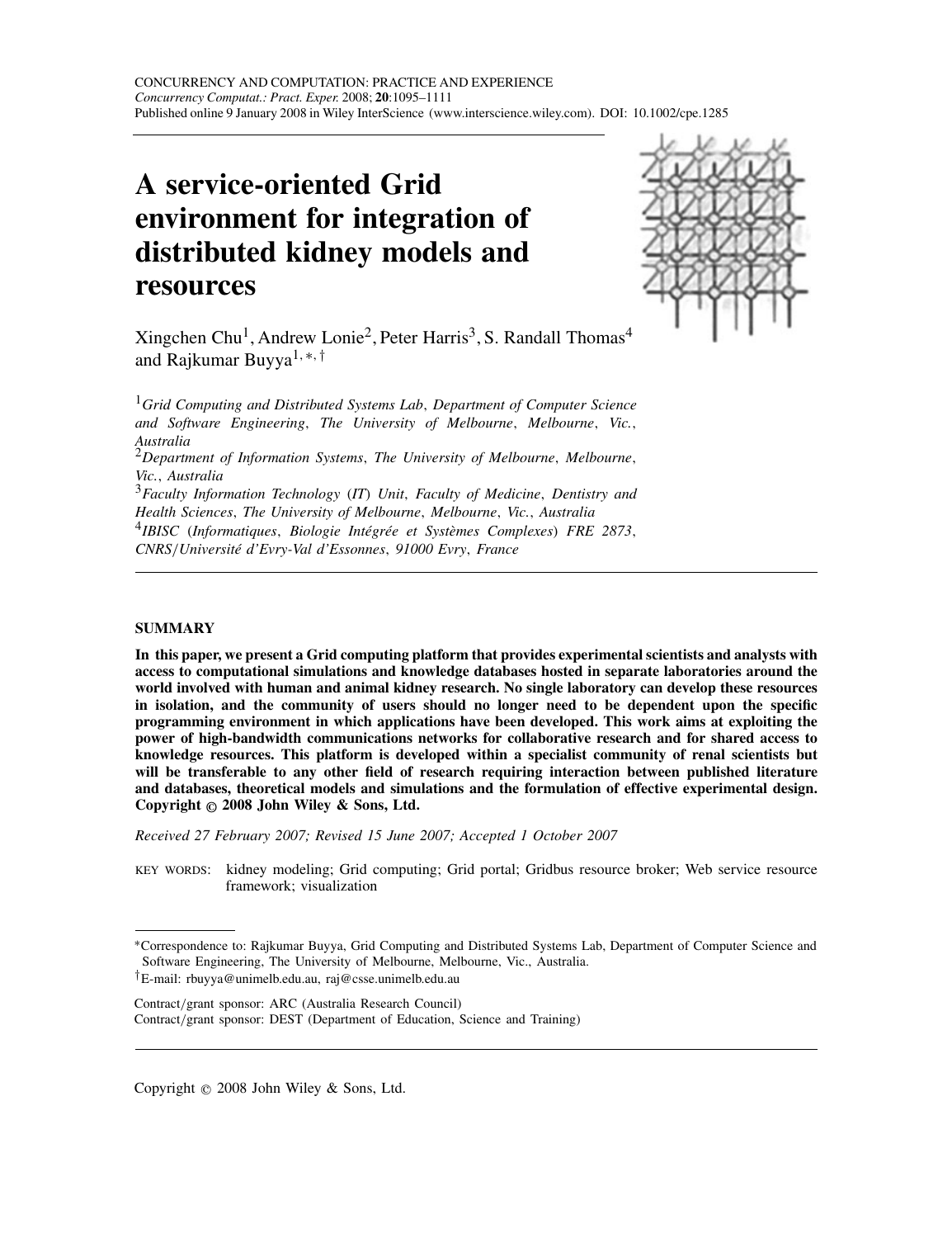

## **1. INTRODUCTION**

Mathematical modeling has been used successfully in analyzing the huge volume of biomedical data resulting from such ventures as cardiac modeling. In particular, the approach has been very successful in modeling heart physiology, and mathematical modeling has always played a key role in research on kidney physiology. A large number of mathematical models and resources describing aspects of kidney physiology exist, in different formats and simulation environments around the world; however, they are generally proprietary and incompatible with each other, making access and integration of models and resources extremely difficult and time consuming. A Grid computingbased approach to integrating and representing distributed renal models and resources will provide researchers with ready access to a collection of interactive models and resources that minimize the requirement for specialist programming or computational modeling expertise on the part of the experimenter. A variety of legacy kidney models  $[1–10]$  exist in the research community, representing many different implementation techniques (different modes of interaction—command line, graphical interface, command file driven) and they run on several different platforms. It is very difficult to (i) accelerate the development process for each model since they are distributed among diverse computing platforms and geographical areas, and (ii) manage the community of users and the information provided by the models. Grid computing [11] not only provides powerful computation facilities as a means for researchers to do existing research faster but also promises them a number of other facilities such as working in collaborative environments, reducing costs and gaining access to an increased number of resources and instruments, allowing for more advanced research to be carried out by a wider community of users. Furthermore, many of the complexities arising with Grid computing have been isolated and solved by technologies including Grid middleware [12], resource schedulers[13], virtual organization [14], data management [15] and resource management, and information services. Advanced integration of these technologies generates the basic services of community infrastructure for life science and other e-Science*/*e-Research areas, as shown in Figure 1.

In this paper, we describe the development and deployment of an interactive Web-based portal for quantitative renal physiology modeling at the international level, with the primary aim of providing general access to a repository of legacy renal models at all scales and to the published measurements that underpin the parameter values needed for the development of such models. Specifically, we are able to provide an infrastructure with the following features:

- Additional functionality through Web-based access to published quantitative measurements on all aspects of renal physiology and anatomy (QKDB) [16] and to the legacy of hypothesis-based mathematical models based on these data.
- A collaborative environment to encourage and assist the entry of new workers into modeling, particularly those with less well-developed skills and expertise in programming and computational biology.

The infrastructure includes an interactive Web interface to a collection of distributed legacy models at all levels of kidney physiology, with, for each model, documentation, physiological context, easily interpreted output, a statement of model limitations, interactive exploration and user-customization of selected parameter values. A 3D kidney virtualization graphical user interface is used to facilitate interaction with the resource. This project is part of the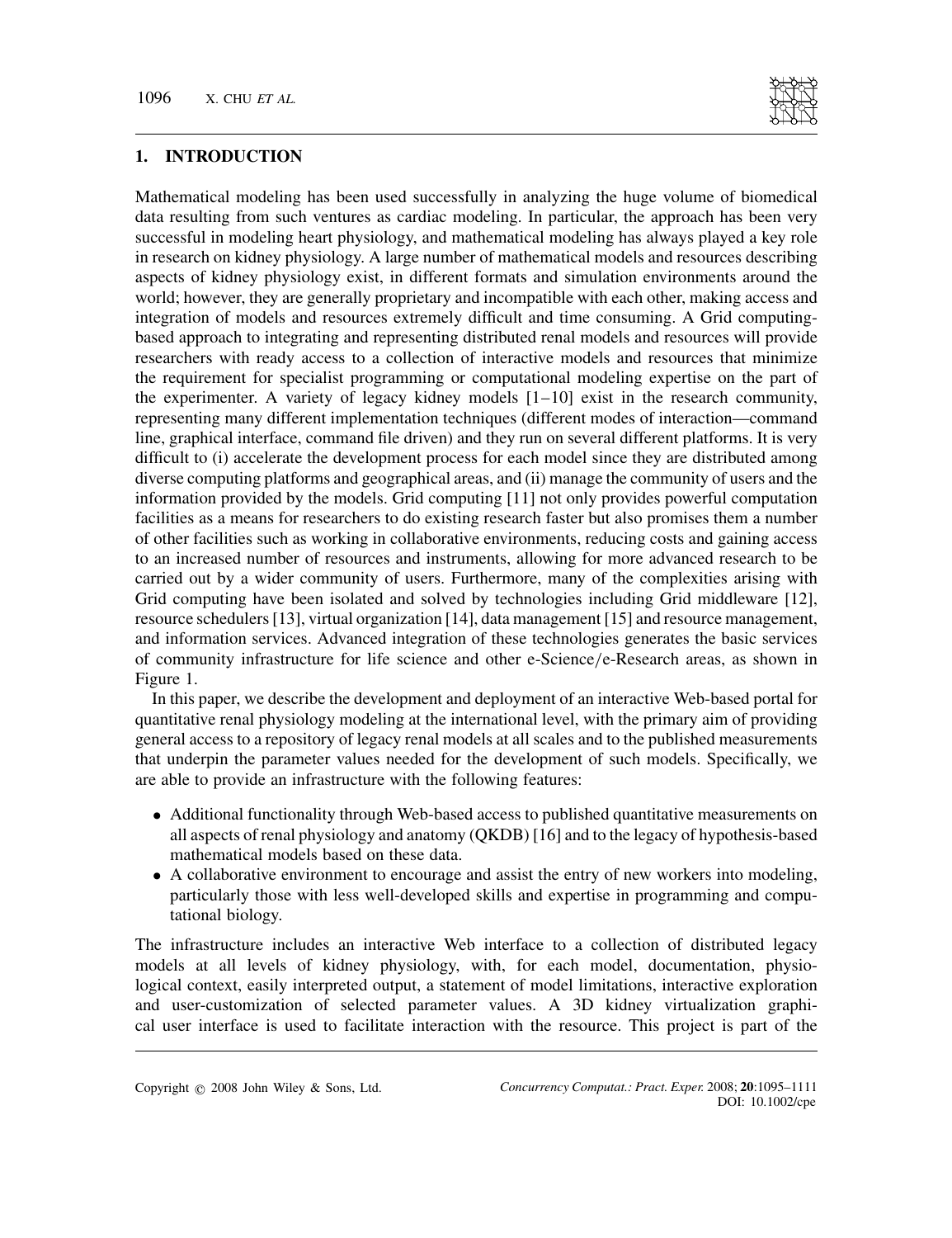



Figure 1. Typical e-Science*/*e-Research platform.

larger IUPS Physiome Project, an internationally collaborative open-source project to provide a public domain framework for computational physiology, including the development of modeling standards, computational tools and Web-accessible databases of models of structure and function at all spatial scales, namely interactions, protein pathways, integrative cell function, tissue and whole organ structure–function relationships, and finally the integrative function of the whole organism [17].

The remainder of the paper is organized as follows. In Section 2, we describe related work in the e-Science and life science areas. The design issues of our infrastructure are introduced in Section 3 and in Section 4 we present details of the design and implementation of our KidneyGrid. The evaluation of one scenario we have developed, which integrates a legacy model of renal medulla called kidney simulation (KSim) under our environment, is described in Section 5. Finally, a brief conclusion and plans for future work are presented in Section 6.

## **2. RELATED WORK**

Many efforts have been made to develop e-Science platforms and infrastructure in the Grid environment. A portal for Grid-enabled physics, in particular astrophysics and high-energy particle physics, was proposed and implemented in [18]. It was able to host user-level services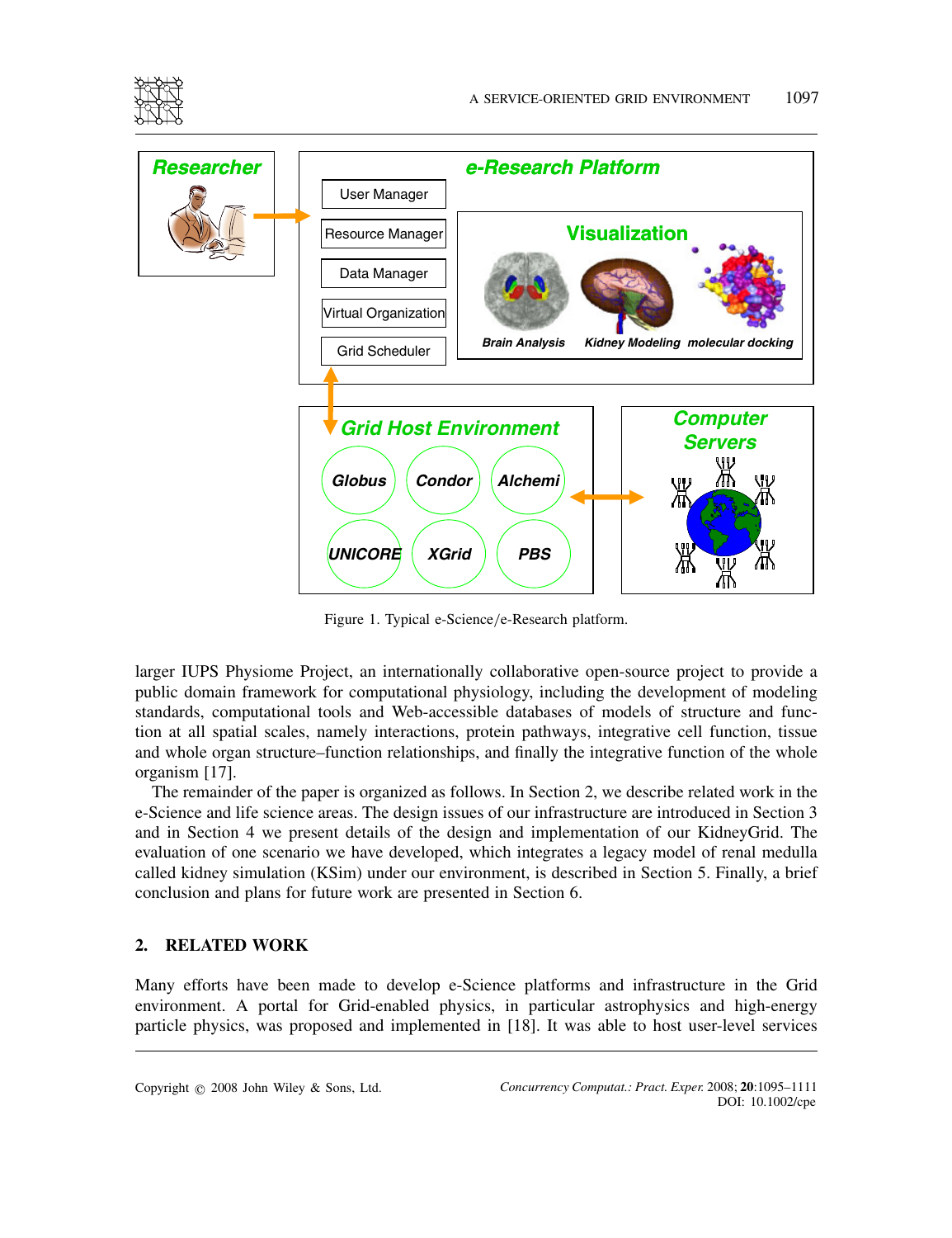

such as simulation, or handling analysis of job configuration, job submission and monitoring. The Australian BioGrid Portal [19] was another portal-based solution enabling bio-scientists to perform drug-lead exploration in an efficient and inexpensive manner on national and international computing Grids [20]. It provides a complete molecular docking e-Science platform for the use of docking software, from user management to experiment composition, execution and monitoring over Grid resources, and finally visualization of simulation results. A Grid platform for distributed analysis of neuroimaging data was introduced in [21], which was able to compose and formulate magnetic resonance imaging (MRI) data analysis as a parameter sweep application and perform the experiments on the Grid resources. It substantially reduced the total time needed to analyze MRI data compared with previous solutions. As reported in [22], a chemistry portal was developed for Grid-enabled molecular science and, similar to the BioGrid [19], also adopted a portal-base solution for executing experiments over Grid resources for quantum chemistry code. Importantly, the solution [22], unlike [18,19,21], did not utilize a user-level Grid middleware such as a resource scheduler [13]. The advantage of utilizing the user-level resource scheduler is that it decouples the system and underlying Grid middleware such as Globus [12] and makes the system applicable for other Grid resources without the support of Globus. In this work, we take an approach similar to that described in [18,19,21,23], but focus heavily on the utilizing Web services-based technologies to enhance interoperability with other resources*/* platforms.

## **3. SYSTEM OVERVIEW**

#### **3.1. Architecture**

We aim to develop a life science infrastructure and collaborative computing environment that enables: (a) formation of a distributed community of developers of kidney models, resources and users as a virtual organization; (b) integration of distributed kidney models provided by different development communities; and (c) Web portal-based interaction between various models allowing aggregation and advanced visualization. A service-oriented Grid-based architecture for realization of this life science environment for distributed kidney modeling is shown in Figure 2. The entire infrastructure helps in overcoming many of the limitations we faced in our early proof of concept of the Web-based portal for kidney models, in which all interactions with remote models were manual and hard-coded; communication was mediated through specific protocol calls (e.g. scripted telnet sessions), or results files were simply uploaded to the portal server using HTTP or FTP, and new resources and users were added manually. To this end, the proposed development of a Grid-based infrastructure for managing the distributed components enables a vastly simplified interaction mechanism for both model 'suppliers' and users of the system.

High-level interactions between various entities, components, resources, and human participants and the channels of control (shown in Figure 2) are described below:

- 1. User initiates session with portal by selecting modeling resources required and 'planning' experiment with the resources.
- 2. User obtains authorization through VO and authorization service.
- 3. Portal contacts Grid broker to request resources (remote*/*local kidney database or remote simulations).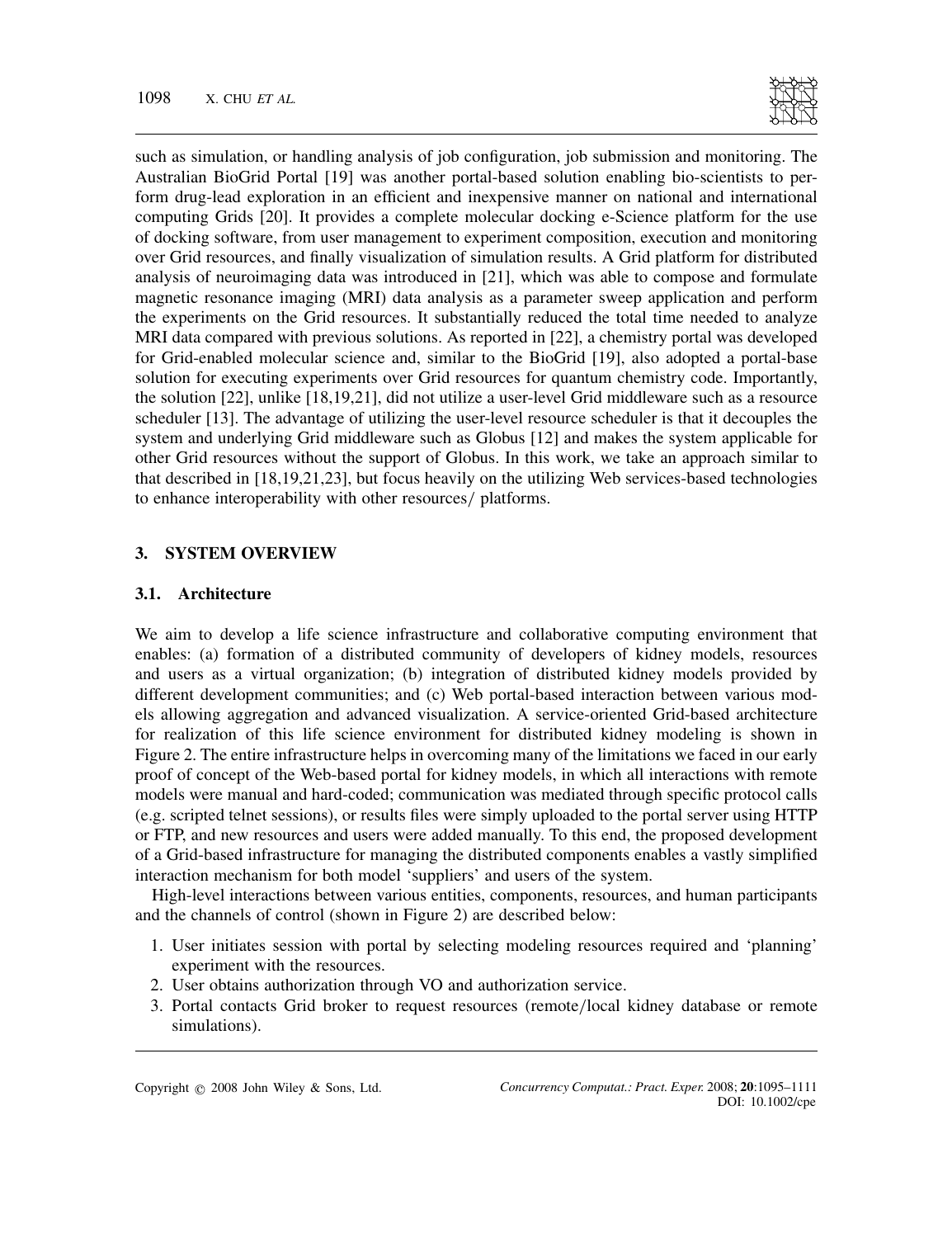

Figure 2. A Grid-based e-Research architecture for integration of distributed kidney models.

- 4. Grid broker queries the registry to identify resources for certain kidney model. Registry returns list of resources required by the broker to schedule the simulations.
- 5. Broker opens communication channel to remote resource and sets up experiment information. Note that resources may be locally based (e.g. in the local mirror of the kidney database) or remote.
- 6. More commonly, simulations will be hosted on remote sites, running on proprietary systems. The Grid broker will manage communications with the remote resource through a combination of communications and*/*or implementation of service-based wrappers at the remote resource. A basic assumption of our system is that as little as possible should be required to be implemented on the remote resource; hence, communication brokering will most likely be tailored to individual model resources with most data processing of result sets occurring at the portal.
- 7. User session state, including current state of experiment, is saved to local database.
- 8. Results are visualized on the users' desktop through the Web browser.
- 9. Alternatively, for complex data sets we will make use of external visualization resources, in particular the VPAC Advanced Visualization Facility in Melbourne.

#### **3.2. Issues to be addressed**

In the long term, we aim to develop a platform for 'plug and play' modeling, with a standard basis of representation for all models (preferably an XML-based open modeling markup language such as CellML [24]) and with similarly standardized data representation. We have made initial proof-of-concept progress toward this goal by developing a CellML-based implementation of a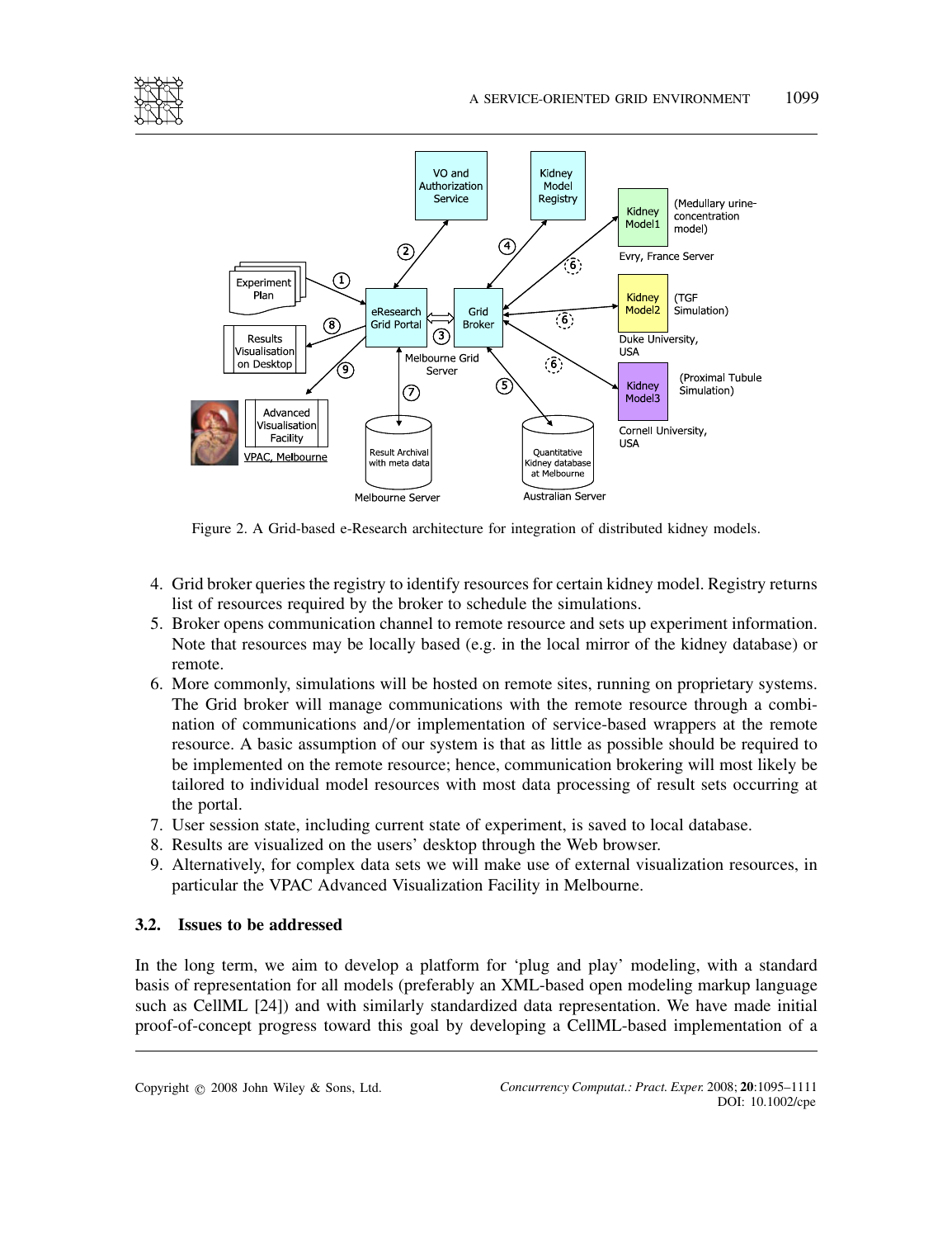

published model (although the input and output data formats are still 'proprietary' to some extent) and rendering the results in an open standards-based 3D interface [25]. The implementation is based on the model described in [1]; currently, we have two cell types working with advection–diffusion spatial modeling and have demonstrated agreement of the published numerical output [25]. Outputs of this model, including solute concentrations along the length of the distal tubule, are rendered on a browser-based 3D nephron representation derived from real microCT data, which we intend to develop into the primary graphical interface for interaction with the KidneyGrid resources data representation.

It is important to include sufficient material for the site to be interesting and useful once it is opened to the general community. The models we will implement in the initial core collection cover a wide range of scales and represent some of the classic studies in the field. The list includes:

- distal tubule reabsorption [1];
- proximal tubule reabsorption [2,3];
- tubulo-glomerular Feedback [4,5];
- glomerular filtration [6];
- medullary models of the urine-concentrating mechanism:
	- simple central core model [7,8];
	- multi-individual-nephron flat model [9];
	- shunted-multi-nephron flat model [10].

It should be noted that the listed legacy kidney models and resources represent many different implementation techniques (different modes of interaction—command line, graphical interface, command file driven) and they run on several different platforms. There are currently no standards for data representation, interaction or communication.

The issues of standards and interoperability could be addressed by recoding all the models in a common format as discussed above, but this long-term and resource-intensive solution is not feasible without direct and significant input by each of the model developers. A more practical approach is to develop interaction 'wrappers' around the current model implementations and within the central portal convert the output so that diverse result sets can be rendered on a common interface. This preferred approach requires infrastructure 'middleware' to manage the communication channels, data transfer channels, user session state and user authentication within the context of a portal.

The basic principle is to create a Web page that presents the user (i.e. the visitor to the Web site; also called the 'client') with an annotated list or a visual interface for selection of one of the available models. The user is then presented with a more detailed description of the chosen model, including literature references, and is given the opportunity to either look at the results of some pre-configured simulations to 'get the feel' of the model, or to alter particular parameter values (within a constrained range representing physiologically reasonable values) in order to run the model as required. Upon submitting the new parameter values, the user will be served (after a wait that depends on the execution time of the model calculations) with the results and may choose among several styles of presentation, such as a simple table, graphical output, or in some cases more visually meaningful presentations, or may request to download the results as a table for post-treatment in a spreadsheet or graphing program of their own.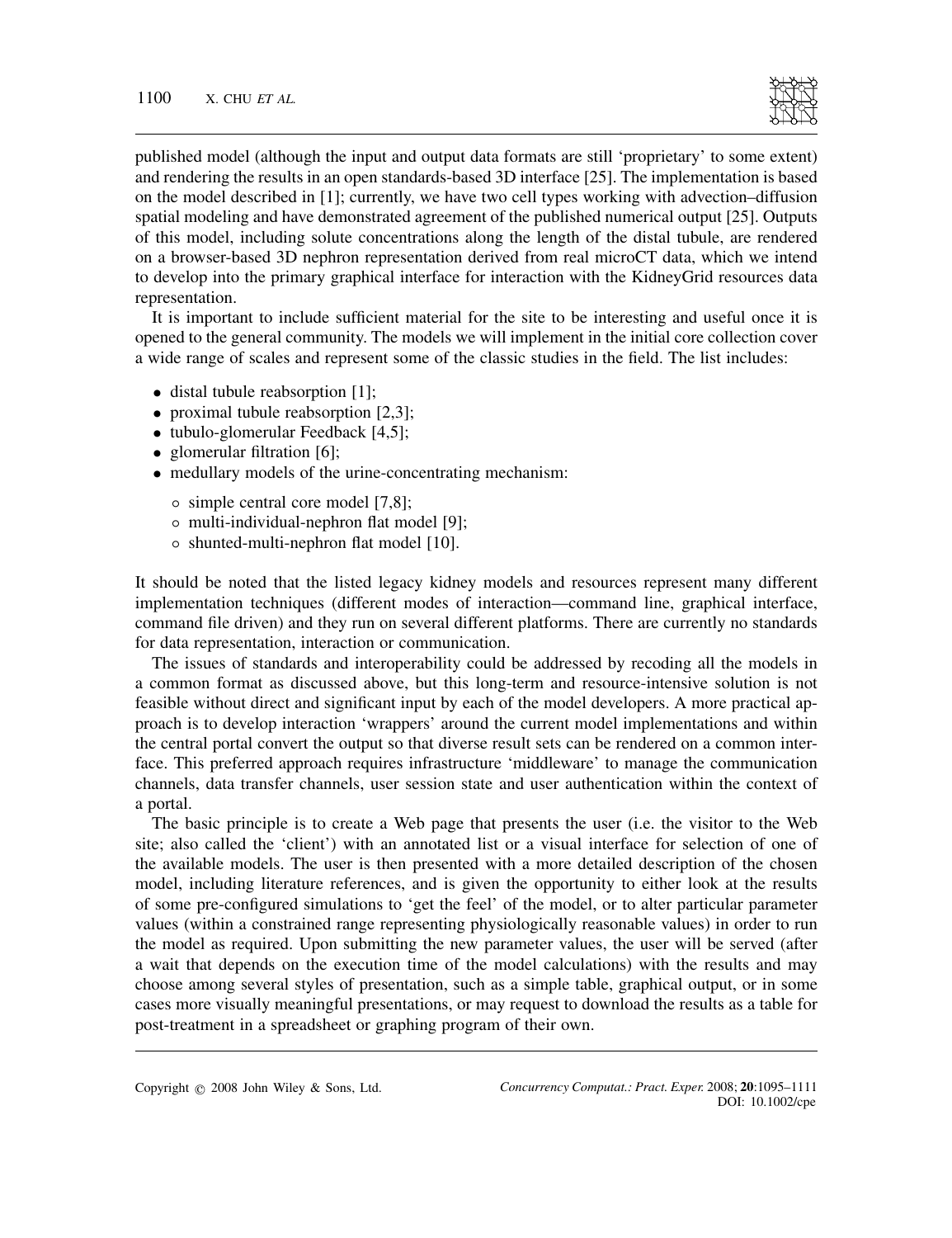

## **4. DESIGN AND IMPLEMENTATION**

The primary design principle of our KidneyGrid is to maximize the reuse of existing software components, tools, services and frameworks provided by the open-source community for generic tasks, while concentrating our efforts on the integration of those technologies as well as providing the service wrapper for legacy kidney models. Table I provides details on key technologies used in the development of our KidneyGrid environment. Thus, we are able to leverage various existing Grid technologies and build on our experience in the development of Grid-based platforms for e-Science applications in the life sciences area.

## **4.1. Portal development**

*Gridsphere* was chosen as the portal development framework because (i) it is an open-source and JSR 168 compliant, which means we could easily reuse the components in other portal containers supporting this standard; (ii) it supports the Java Server Facers (JSF) standard, which could potentially be used within a visual page editor tool to accelerate the development of Web pages; (iii) it contains common portal components such as user management and localization support, which we could reuse directly; and (iv) it is mature and widely used by other Grid portal-related projects.

In our portal, we have reused the user management and authentication module provided by the Gridsphere. We have developed a project management module that allows multiple users to

| Component                                     | Technology used                                                       | Comments                                                                                                                                          |  |
|-----------------------------------------------|-----------------------------------------------------------------------|---------------------------------------------------------------------------------------------------------------------------------------------------|--|
| Portal                                        | Gridsphere<br>framework [26]                                          | Reusable Web components. JSR 168 portlet<br>standard compliant. Open source and widely<br>used for Grid portal development                        |  |
| Virtual organization<br>(user authorization)  | $MyProxy$ [27]<br><b>VOMS</b> [14]                                    | VO-based authorization and<br>application scheduling                                                                                              |  |
| Grid resource<br>broker                       | Gridbus broker<br>$V3.0$ [13]                                         | Provide ability to support Web service<br>resource framework (WSRF), various<br>scheduling algorithms and resources such as<br>Globus and Alchemi |  |
| Service wrapper<br>for legacy<br>kidney model | Web service<br>resource framework<br>(WSRF) [28]                      | WSRF provides stateful Web service which is<br>able to be deployed on the Globus toolkit 4 (gt-4)<br>container                                    |  |
| Visualization                                 | <b>VPAC</b> Advanced<br><b>Visualization Facility</b><br>in Melbourne | Provide Java applet that can be easily<br>integrated into Web portals                                                                             |  |
| Core Grid<br>Middleware                       | Globus Toolkit 4,<br>Alchemi, UNICORE                                 | Provide supports for integration of Grid<br>resources accessible through different low-level<br>Grid middleware                                   |  |

Table I. Key technologies chosen.

Copyright q 2008 John Wiley & Sons, Ltd. *Concurrency Computat.: Pract. Exper.* 2008; **20**:1095–1111 DOI: 10.1002/cpe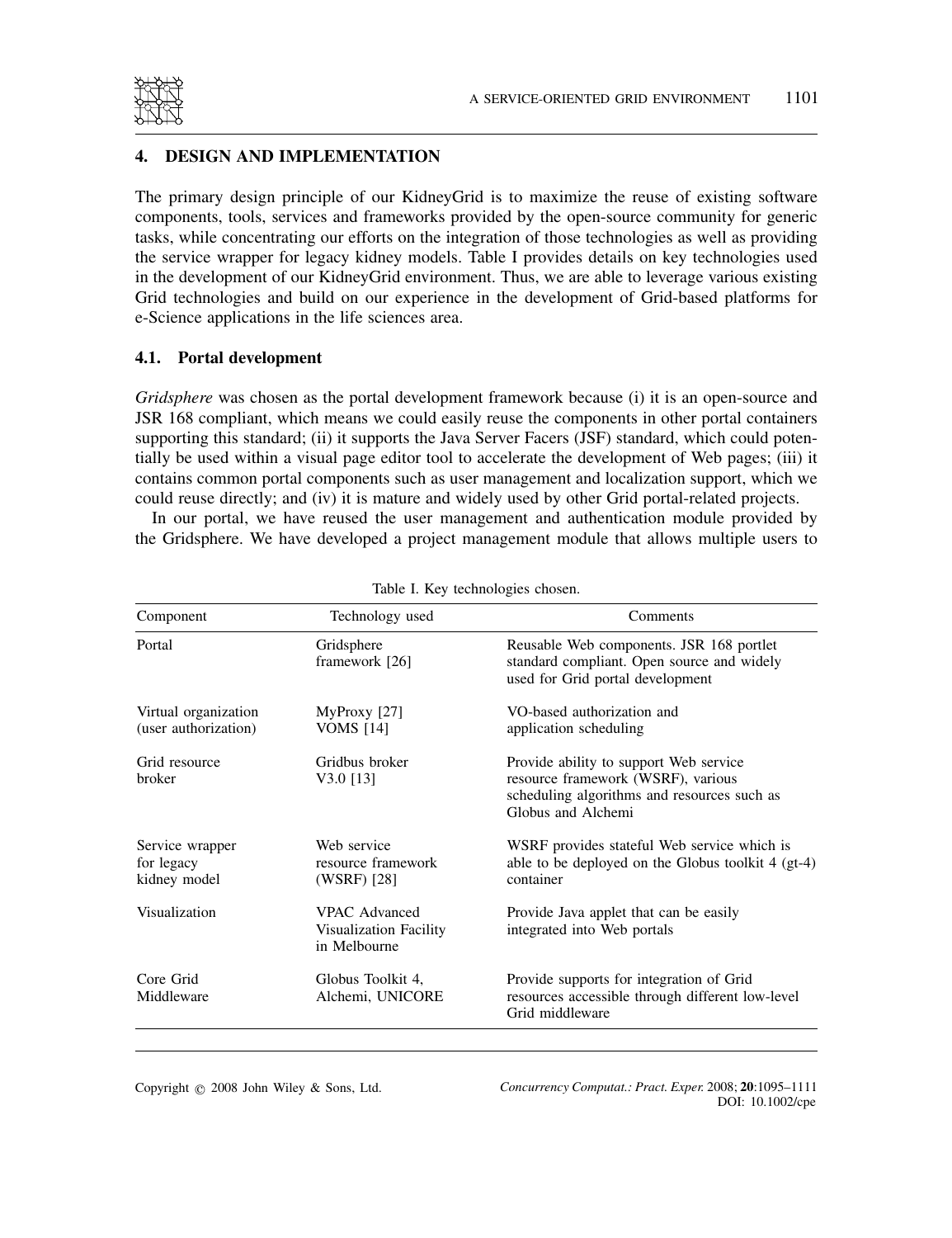

manipulate their own projects and kidney model simulations. The resource management module has also been developed for administrator to manage the available Grid resources. Furthermore, in order to include the new kidney models that can be executed with the portal, a kidney model registration module has been developed that allows the administrators to add new kidney models into the portal environment. Users can also manage their credentials through the credential management module we have developed. For each kidney model, we have developed different experimental preparation modules, that are specific to that model with certain parameter settings. It is highly configurable through the JSF XML configuration file to add the preparation modules for new introduced kidney models in the portal. For invoking the remote kidney models, we have used the portlet-based job execution management on Grid resources provided by the Gridbus broker. The execution monitor module that has been used in this portal is derived from the Gridbus broker execution monitor portlet and we extended the monitor portlet using the JSF technology. Other modules in the portal include the visualization module, which is also designed to be highly configurable for various kidney models, and the repository module, which allows users to store their experimental results into the local repository for their future comparison with the latest experiments.

#### **4.2. Legacy application integration**

The most important feature of our KidneyGrid is the integration with legacy kidney models developed by different programming languages and platforms. The simplest approach is to allow the clients to explicitly upload the executable command, program arguments and data files to the resources they are using. The user takes full control of the process to run the application on the server and is effectively responsible for using the middleware to Grid-enable the application. However, it assumes the client who runs the application has an existing account on the remote resources and it also substantially increases the dependencies between the client and the service implementations. Our approach is to provide both language and platform neutral and interoperable service wrappers for each model with those wrappers, being responsible for the inter-communication between our infrastructure and the legacy models. The application that performs the service is hidden from the client and there is no need for the user to have an account on the service provide site. Furthermore, the wrapper should be able to be deployed inside a Grid environment such as Globus [12] and Alchemi [29]. The wrapper should also be capable of storing the states of the input, output and execution information as some of the model simulations may continue over long time periods.

The Web service resource framework (WSRF) [28] provides a service-oriented architecture (SOA) solution to keep state as separate resources called WS-Resource, which do not require the Web services to keep track of the resource identifier explicitly by passing it as a parameter each time. The complete separation of Web services and state information as WS-Resources retains the relatively similar scalability of stateful Web services compared with plain stateless Web services, and fulfills the requirement for keeping state information of Grid applications. WSRF relies on a set of specifications, including WS-ResourceProperties, WS-ResourceLifetime, WS-ServiceGroup, WS-BaseFaults, WS-Notification and WS-Addressing.

The wrapper service for the legacy kidney models utilizes WSRF, implementing one kidney WS-Resource for each model representing the state information such as input and output parameters, and execution outcomes. Since a given simulation of the kidney modeling may not respond immediately,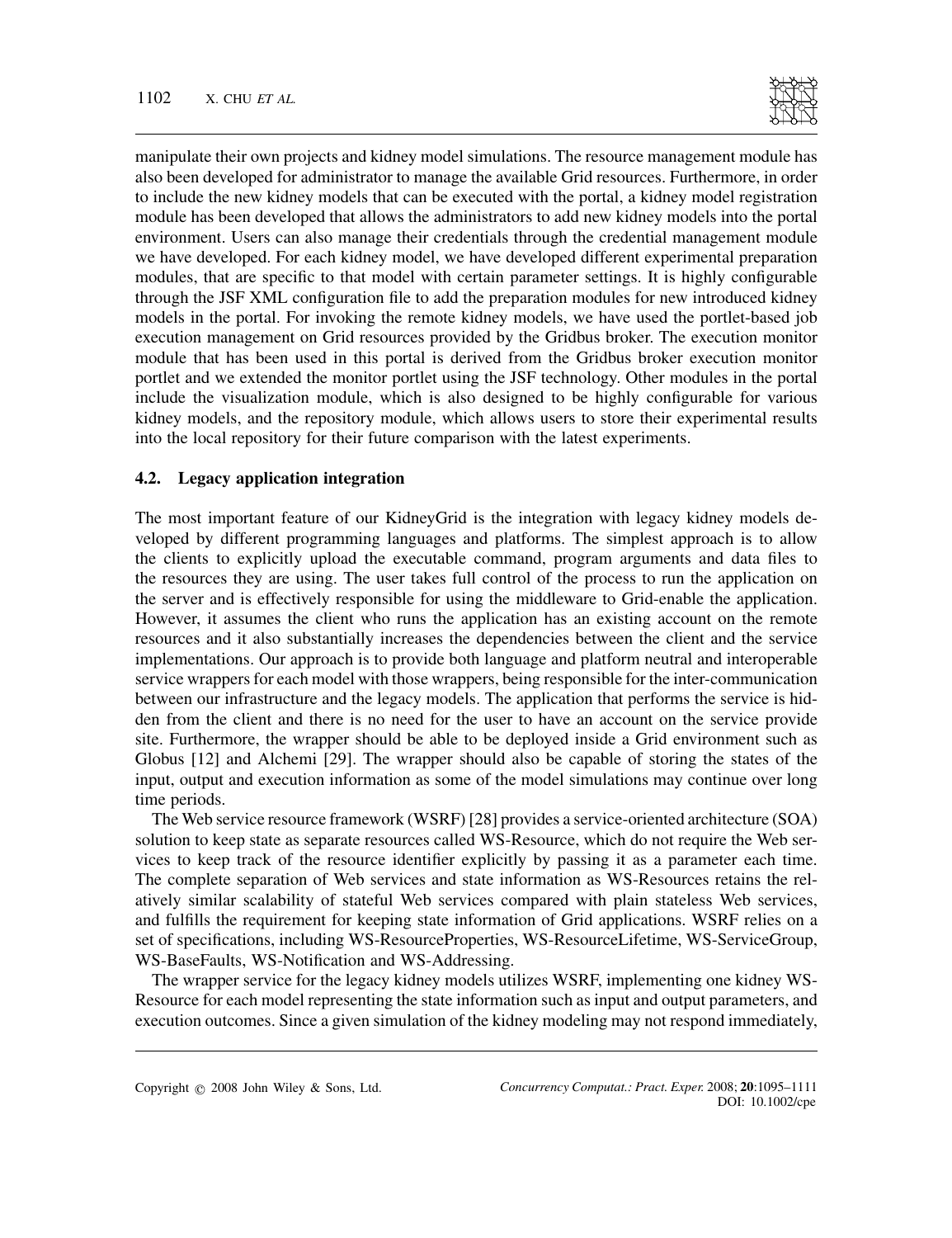

we also utilize the notification mechanism in WSRF provided by WS-Notification to notify the client once the simulation has finished and to collect the result. For each wrapper service, we implement a factory service that is responsible for creating the kidney resources and returning the handler of the actual service that performs the modeling simulation. As mentioned, the legacy kidney models use various programming languages. We therefore implement an executor written in Java for each model, which simply creates a runtime process for the modeling program and passes the parameters or composes the input files at runtime. The wrapper service actually utilizes the executor and passes the required parameters.

# **4.3. Grid resource broker**

Consider the scenarios where some of the legacy models are only compatible with the UNIX environment and some are only executable under Windows. In these cases, we require different Grid host environments, for example, Globus [12] for UNIX and Alchemi [29] for Windows and it is very important to utilize a user-level middleware to decouple the management work such as job composition, scheduling, monitoring and result collection from the underlying Grid middleware. Gridbus Broker [13] is a user-level meta-scheduler that mediates access to distributed resources and provides facilities for all the aspects of the application, credential and service management. The broker includes appropriate plug-ins for most user systems and provides such a seamless way for clients to schedule their applications on heterogeneous resources such that they do not need to be concerned with underlying systems. An economic-based administration of modeling is also supported by the broker such that users can specify budget and deadline for their application. In addition, various scheduling algorithms have been provided to fulfill the quality of service (QoS) requirements. We adopt version 3.0 of the Gridbus Broker, which works with remote services that are compatible with WSRF-based Web services. It supports various commonly used low-level middleware such as Globus 2, Globus 4, Alchemi, UNICORE, and SSH-based connection to PBS and SGE. The broker services can be invoked as Web services via SOAP, meaning that broker can be deployed separately on other servers instead of the same server on which our portal is running. The system scalability can be substantially increased by running the broker as a WSRF service on another server or multiple servers and the reliability of the portal is also enhanced as the failure rate of the broker is potentially much higher compared with the portal itself.

## **4.4. VO-based authorization and scheduling**

As the kidney models may come from different universities, research institutions or industries, a virtual organization (VO), which is an abstract entity grouping users, institutions and resources in a same administrative domain, could be assigned to each kidney model. By applying VO concepts, we could have multiple VOs that are mapped to various kidney models. As the user may belong to several different VOs or have multiple roles in the same VO, authorization based on the user information in each VO becomes very important. We have addressed this requirement by implementing a module including a VOMS client and a VO policy engine through which our platform can query an existing VO system (VOMS [14]) and extract policy information inside each VO to authorise the client and then schedule the application according to the policy set by our resource broker.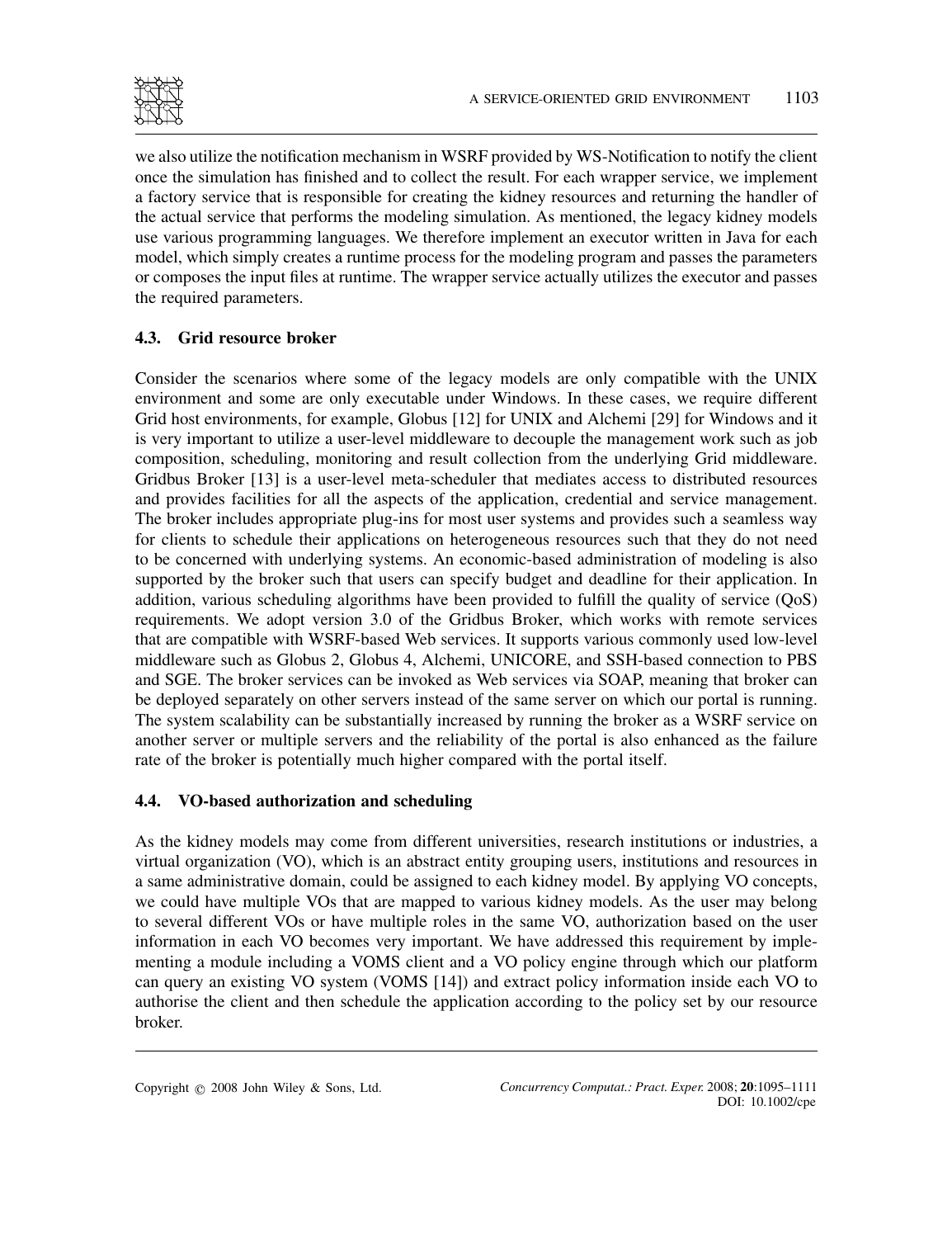



Figure 3. VO-based authorization and scheduling components architecture.

As shown in Figure 3, the VOMS client is responsible for contacting the VOMS server to issue the VOMS proxy certificate to the end user. We assume that the end users only have their normal X509 proxy certificates and in order to obtain the VOMS proxy certificate they need to contact the VOMS client and provide their proxy certificates to it. The VOMS client will then ask the VOMS server for the VOMS proxy certificate with the user's proxy certificate. After the execution of vomsproxy-init, the VOMS proxy certificate, which contains the VO information, will be issued by the VOMS server to the clients. As soon as the clients receive their new certificates, they can submit jobs to the remote resources via the resource broker. The broker has been extended to validate the new certificates and parse the VO information including the VO name, user's role, group and their capabilities. Then the broker is responsible for querying the VO policy engine about the user's policy and resources based on the VO information. The VO policy engine obtains the user policy and resource list from the VOMS repository according to the conditions in the queries from the resource broker. Once the user policy and resource information have been sent back to the resource broker, it can schedule the jobs based on the user policy defined by the VO and distribute the work unit to the various resources belonging to that VO.

#### **4.5. Experiment preparation and execution**

Preparation of a virtual experiment is managed via a Web page that allows the user to select and adjust various parameters including specified values and permitted ranges of values for their selected kidney models. The information is parsed and the Grid jobs are created dynamically for the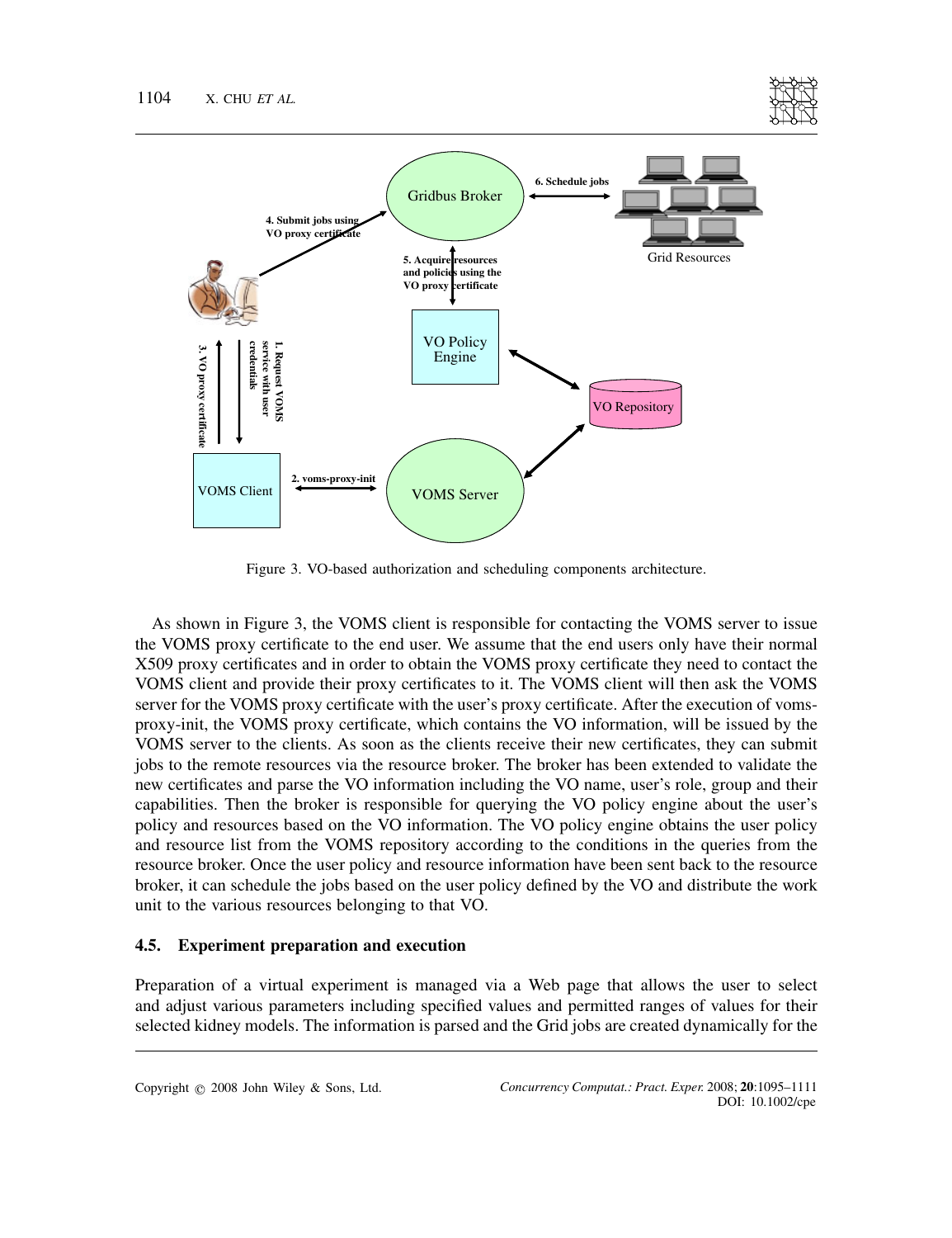

broker to dispatch to the resources. Once users submit their experimental plans, the Gridbus Broker is responsible for scheduling the submission of those jobs generated by different parameters and monitoring their execution on remote Grid resources. We have implemented a generic monitoring service that extends the monitoring service in BioGrid [19] and is compatible with the Gridbus Broker 3.0 API.

## **4.6. Visualization**

For users to gain a better understanding of modeling simulation outcomes, visualization facilities are crucial and essential for almost every life science application. In our KidneyGrid, we utilize existing visualization facilities provided in Victoria Partnership for Advanced Computing (VPAC), Melbourne, which is designed to extend mozCmgui [30] to render a 3D kidney image by reading an XML file conforming to a standard XML schema. As various kidney modeling programs are used it is not always possible to generate standard XML files. We therefore need to transform the diverse result formats to the standard that the visualization tool can read. XSLT [31] can be used as the transformation engine to accomplish the task and for each kidney model a stylesheet will be created to specify the rules for conversion to the standard format.

# **5. EVALUATION**

We have successfully implemented a wrapper service for KSim, an implementation of a medullary kidney model implemented in the FORTRAN language [10]. Figure 4 shows the basic workflow required by users performing virtual experiments with this model. The KSim Factory Service and KSimService are two WSRF services deployed in the Globus Toolkit 4.0 (GT-4) container. To access the portal, authentication and authorization are required for obtaining the credentials for users utilizing the remote computing resources from the VO system. Single sign-on has been achieved by utilizing the MyProxy service via the Grid portlet. Once the user logs in into the portal with the username and password, the authentication module provided by the Grid portlet contacts the MyProxy server where the user's certificate has been stored during the user registration phase and manages the user's X509 proxy certificate. As an alternative, we have also developed a module that accepts the normal proxy certificate and issues a VOMS proxy certificate by contacting the VOMS server. We have considered the VOMS server as a single point of failure that may not always be available, and have allowed that the user can still choose to use the normal proxy certificate without changing any system behavior. Once users have gained the access to the portal, an experiment plan page is rendered for them, in which the user can change the parameters accepted by KSim, as demonstrated in Figure 5. The user can specify values for each parameter or make generic choices for parameters to simulate a range of values for that parameter at one time, and the KSim model itself allows users to modify up to three parameters for a new run. As soon as the user submits the experimental plan, the Gridbus Broker commences scheduling and managing the jobs generated from different parameter settings. Since an experiment is unlikely to be completed immediately, the user is able to check the status of the simulation using the execution monitor, as shown in Figure 6. This is a user-friendly facility to provide feedback of the simulation run on the remote Grid resources. It provides not only the current status of each job (simulation) on the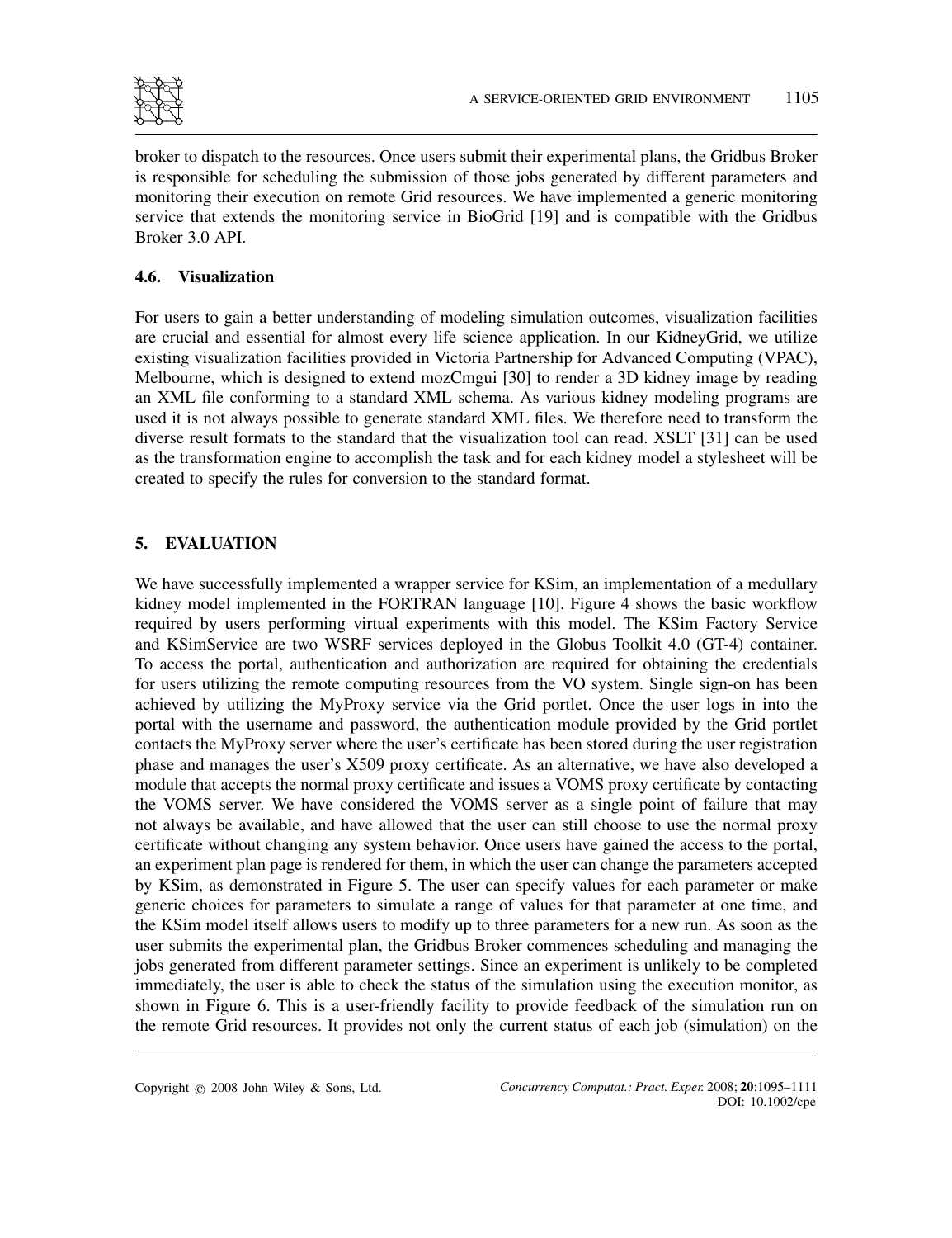

Figure 4. Workflow of KSim service.

| <b>We Kidney Grid Portal for Distributed Kidney Resources</b> Welsone, Xingchen Chu |                                                             |           |   | Logout |
|-------------------------------------------------------------------------------------|-------------------------------------------------------------|-----------|---|--------|
| Welcome Administration KidneyGrid                                                   |                                                             |           |   |        |
| $\sqrt{2}$                                                                          | KidneyGrid Portal                                           |           |   | 日口     |
| Home Management Simulation Repository (2) Help                                      |                                                             |           |   |        |
|                                                                                     | <b>KSim - Flat Medulla Simulation of MOP</b>                |           |   |        |
|                                                                                     | VOLLMAY MODIEV UP TO 3 PARAMETERS FOR A MEW RUN.            |           |   |        |
| Permeability changes                                                                |                                                             |           |   |        |
|                                                                                     | Solute Water . Tube Idl . Region OS . Factor 0% .           |           |   |        |
|                                                                                     | Simulation with : Specified Value                           | $\bullet$ |   |        |
|                                                                                     | <b>Run Basic Simulation</b>                                 |           |   |        |
|                                                                                     | (e.g.you can write 1.15 for 15% increase or 0.85 decrease). |           |   |        |
| -Other parameters                                                                   |                                                             |           |   |        |
|                                                                                     | Glycolysis rate                                             | $-15 - %$ |   |        |
|                                                                                     | Simulation with: Specified Value                            |           | ٠ |        |
|                                                                                     | Run Extra Simulation                                        |           |   |        |

Figure 5. KSim parameter settings.

remote resources but also the resource information as well as the time and budget spent for the experiment if applicable (user has specified the QoS parameters). The time remaining field shows the remaining time to the current deadline set by the user and the budget spent field illustrates the budget usage. Furthermore, any failed jobs can be reset by the user and rescheduled to available resources again. The user can then interact with the simulation results using the visualization applet shown in Figure 7, which was adopted from an applet developed for KSim [32]. The applet loads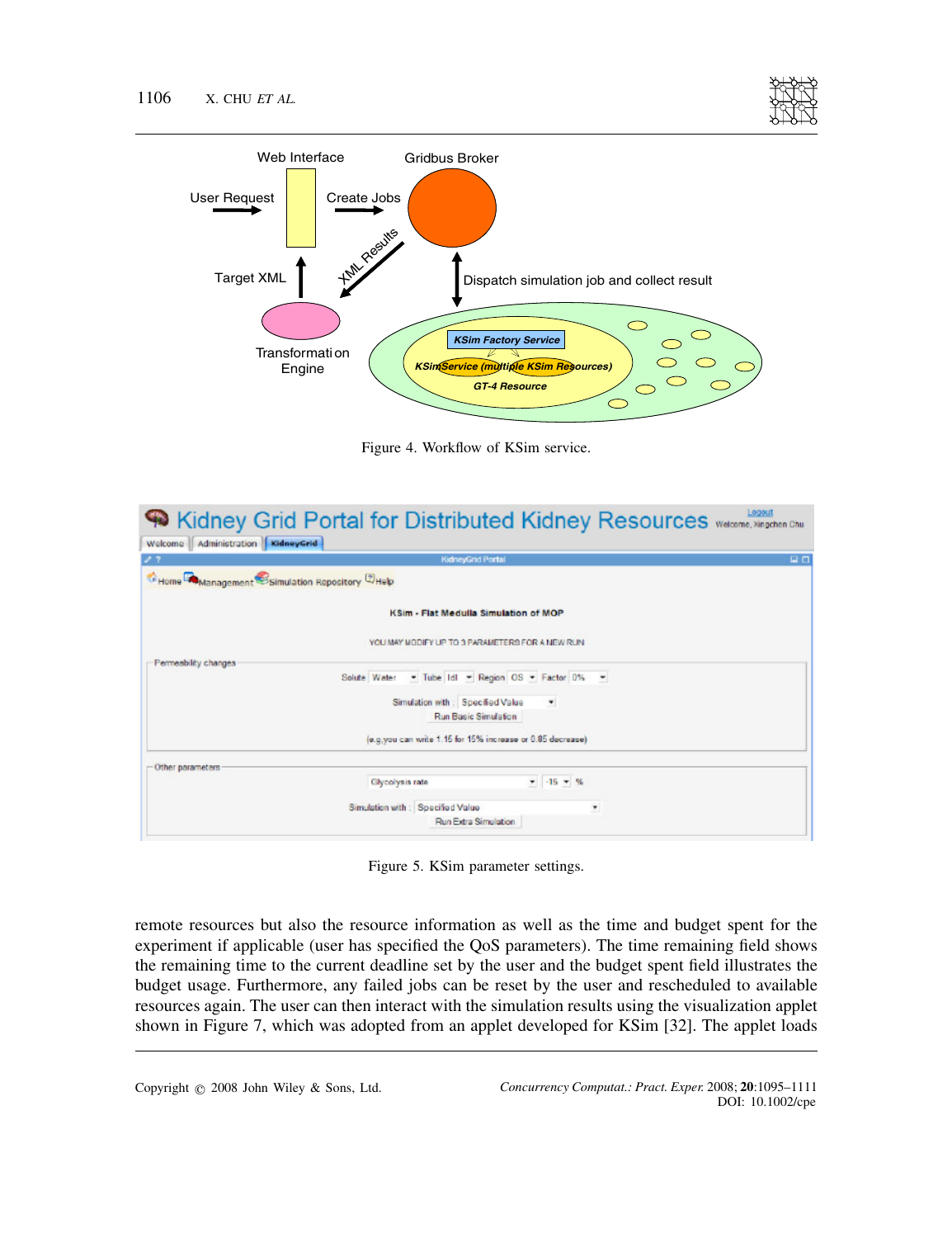

|                                              | <b>We Kidney Grid Portal for Distributed Kidney Resources</b>           | Logout<br>Welcome, Xingchen Chu |
|----------------------------------------------|-------------------------------------------------------------------------|---------------------------------|
| Administration   MidneyGrid<br>Welcome<br>77 | KidneyGrid Portal                                                       | <b>BD</b>                       |
| Home Management Ssimulation Repository THelp |                                                                         |                                 |
| <b>Execution Monitor</b>                     |                                                                         |                                 |
|                                              | Current Application : 36089F2E-3173-22DC-1973-1FE12C5406B4 Restart Stop |                                 |
|                                              | Broker Status<br>nunning                                                |                                 |
|                                              | <b>Start Time</b><br>Feb 2, 2007                                        |                                 |
|                                              | <b>Time Spent</b><br>00:03:26.756                                       |                                 |
|                                              | Time Remaining<br>23:56:33.243                                          |                                 |
|                                              | Budget Spent (G\$) 0.0 of 9.223372E18                                   |                                 |
|                                              | <b>Job Completed</b><br>3 u 7                                           |                                 |
|                                              |                                                                         |                                 |
|                                              | <b>BBBBBBB</b>                                                          |                                 |
|                                              |                                                                         |                                 |
|                                              | <b>Job Status</b>                                                       |                                 |
|                                              | ReadulWaiting 0<br>No. of Jobs completed<br>Hostname                    |                                 |
|                                              | Stage-In<br>manira.csse.unimelb.edu.au                                  |                                 |
|                                              | Stage-Out<br>hermes.maekawa.is.uec.ac.jp                                |                                 |
|                                              | Scheduled<br>uuuu maekawa is uecac jp                                   |                                 |
|                                              | Running                                                                 |                                 |
|                                              | walkure.maekawa.is.uec.ac.jp<br>Done                                    |                                 |
|                                              | The late of the base of<br><b>B</b> Exter                               |                                 |

Figure 6. Execution monitor.



Figure 7. KSim visualization applet.

the chosen set of simulation results in the form of an XML file and permits the user to display them as *x*–*y* plots or as a color-gradient diagram of the medullary structures.

As KSim accepts four basic types of parameter including solute, tube, region and factor, and extra special cases with factors, the possible simulation cases can be expressed as the equation

$$
T = C_s^1 \times C_t^1 \times C_r^1 \times C_{fn}^1 + C_x^1 \times C_{fx}^1
$$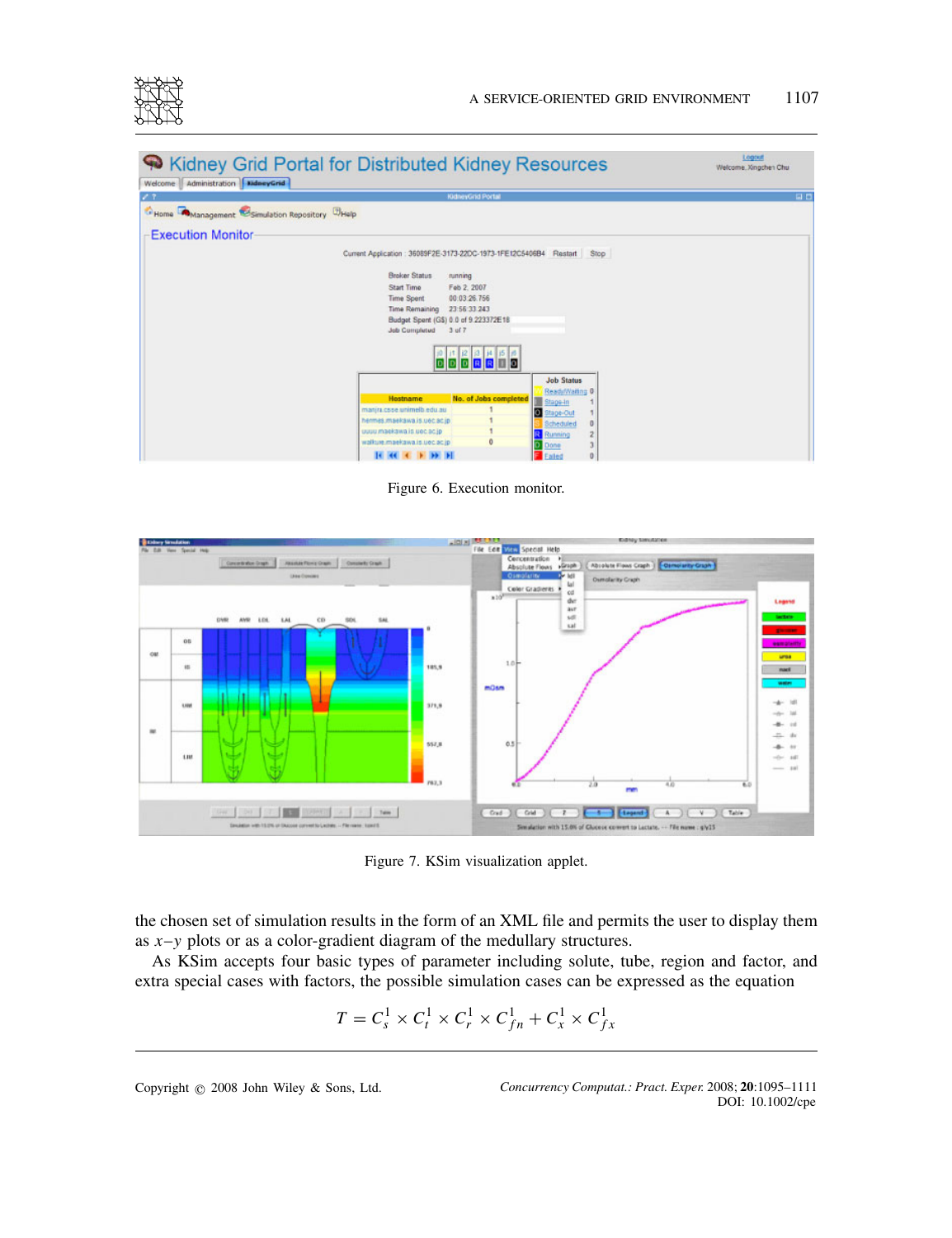



Figure 8. Evaluation of Grid jobs over resources: (a) job completion rate; (b) average job execution time; and (c) total job execution time.

where  $T$  is the total number of cases;  $s, t, r, x$  stand for solute, tube, region and extra parameter, respectively;  $f_n$  and  $f_x$  are the acceptable factors for basic and extra simulation. Depending on the value for each parameter specified in KSim, the experiment described in this example may generate a total of 513 simulation cases. To test the system when performing multiple simulations, we deployed the KSim WSRF wrapper service onto three computer servers each of which has a GT-4 container installed on each server. As our portal is only capable of generalizing one parameter per experiment, we have conducted six experiments producing values for one parameter at a time, thus generating 53 simulation cases in total. The Gridbus Broker then scheduled 53 jobs (one for each simulation) over three Grid resources.

Figure 8(a) demonstrates the jobs completed in each of the three servers. Two of the servers, 'horowitz' and 'ngtest', have a similar proportion of jobs completed (28% each) compared with the third server 'manjra', which has completed 44%. This is because we have configured a working queue with a limit of four jobs on 'manjra', which means there were four jobs running in parallel on 'manjra' once scheduled. According to Figure 8(b), we have conducted six parameter sweep simulations, the average execution of each simulation using our KidneyGrid infrastructure over six simulation cases was about half of the execution time expected if we had run the simulation sequentially on one machine. This result demonstrates that the parallel, distributed approach reduced by over 50% the time for computation of the selected KSim simulation. Figure 8(c) also shows that the total execution time has been decreased by about 50% using our approach. The execution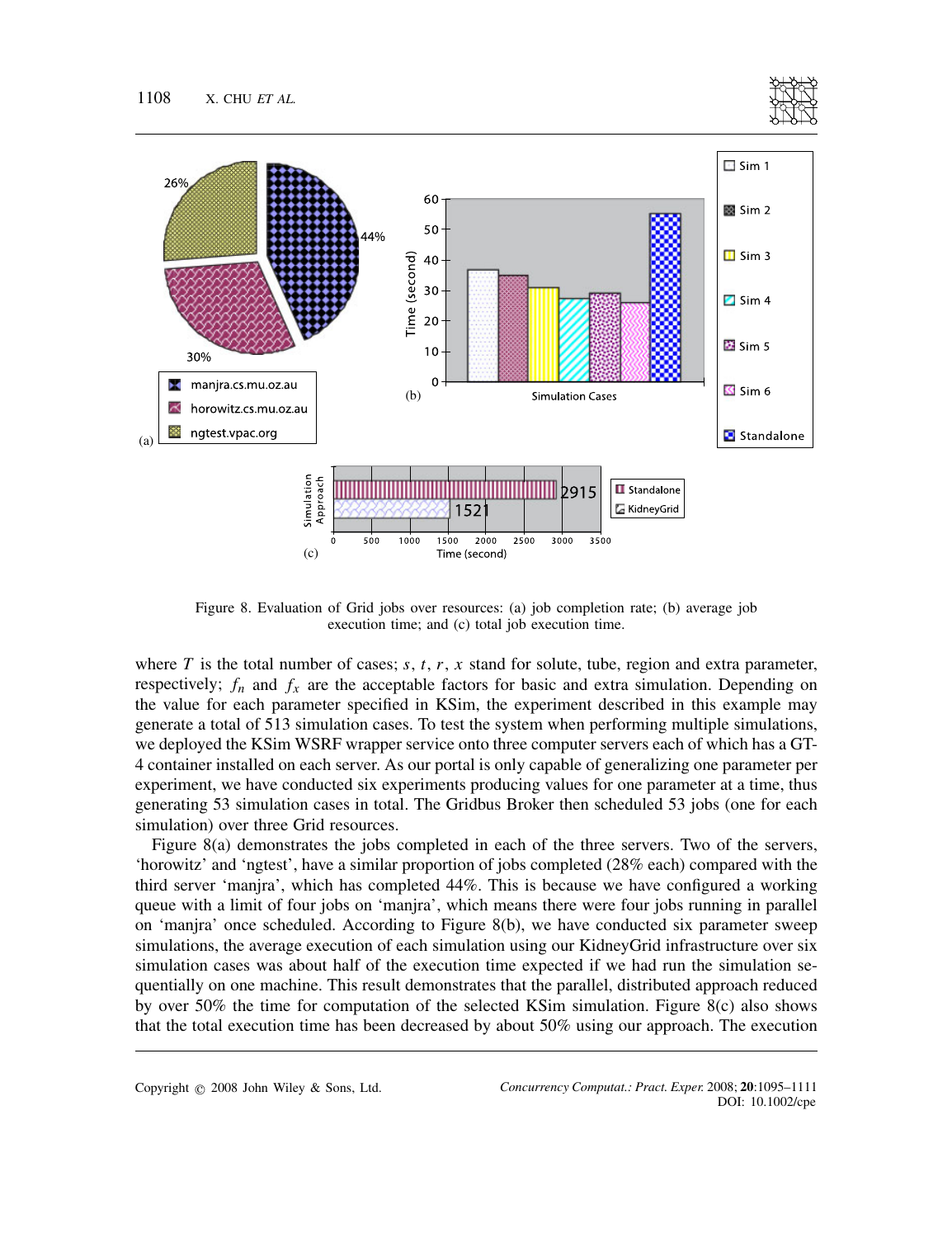

time in our experiment includes all the aspects of network latency, broker overhead and actual job execution on the resource. The overall time can be further reduced by (i) running the job manager system such as PBS with queueing supports; (ii) reducing the overhead  $(10-12s)$  for each job) of the broker to schedule and (iii) adding more Grid resources that can host the simulation models. Our experiment shows that our KidneyGrid provides improved throughput from experiment plan to result visualization by distributing kidney modeling simulations over Grid resources that have substantially reduced the complexity of the usage and the computation time for batch experiments.

# **6. CONCLUSION AND FUTURE WORK**

In this paper, a life science infrastructure to Grid-enable distributed legacy applications and resources utilizing SOA is presented as part of a larger international project, the 'Renal Physiome'. We focus on Grid-enabling various kidney models within this infrastructure, demonstrating the ability to compose, schedule, monitor and visualize the result of the application. The use of the Grid resource broker not only simplifies the development of application, credential and resource management but also decouples our platform from the underlying Grid middleware. WSRF makes the state-oriented Web services applicable for Grid application, which provides a lightweight solution to integrate legacy applications by implementing service wrappers for them. We have successfully implemented



Figure 9. 3D kidney visualization tool.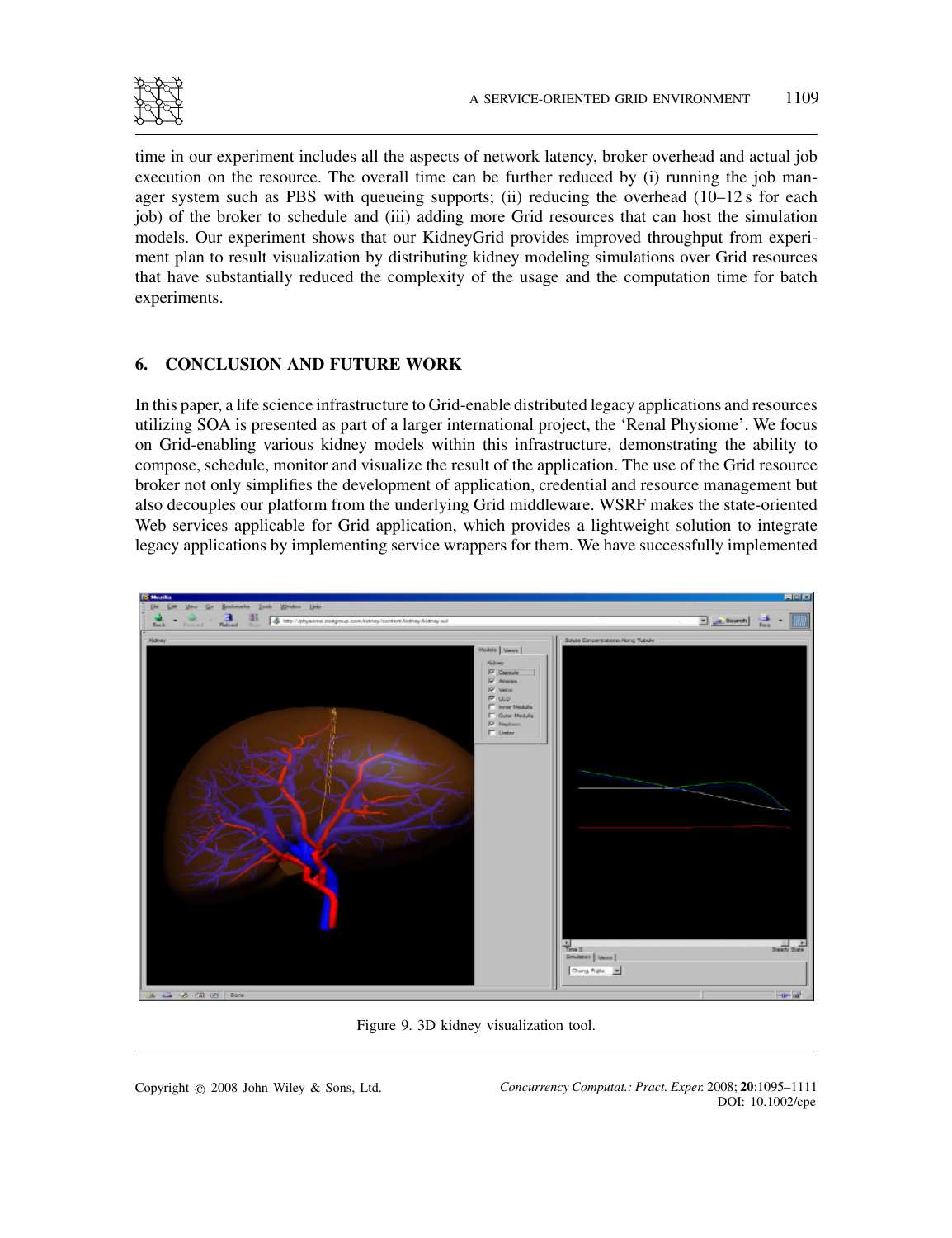

the KSim model on top of our infrastructure and deployed the KSim services on several remote resources including servers located within Australia and also four overseas workstations located in Japan. We have also extended the original Gridbus broker to support VO-based authentication and scheduling on top of the VOMS. In addition, the 3D visualization facility mozCmGUI [30], as shown in Figure 9, was investigated and extended by VPAC to support the KSim model.

It should be noted that the project is still in the early stages of development, and much still needs to be accomplished. Wrappers are required for the kidney models on our list so that the successful development and deployment of the wrapper service for the KSim model can be applied to other kidney models. We also need to create stylesheets to format each model result into the standard representation and the existing 3D visualization tool, after user evaluation is integrated into the platform. As XSLT only works with XML input, we will utilize other transformation tools to handle non-XML input generated by the legacy kidney models. Other ongoing work includes the investigation of the complex scheduling algorithms for the broker based on the VOMS service and user policy we have implemented within our platform.

#### **ACKNOWLEDGEMENTS**

The authors would like to express their gratitude to members of the Gridbus Project for sharing their thoughts on Grid-enabling the kidney models. We thank Kyong Hoon Kim for his contribution toward implementing VO-based authorization and scheduling and configuring VOMS server and Hussein Gibbins for his comments and sharing his experiences about how to use the broker services to develop a portal for distributed molecular docking. We thank the ARC (Australia Research Council) for their partial support to this project through their SRI (Special Research Initiative) on e-Research. We also thank DEST (Department of Education, Science and Training) for their support through International Science Linkage Program for extending Gridbus technologies.

#### **REFERENCES**

- 1. Chang H, Fujita T. A numerical model of the renal distal tubule. *American Journal of Physiology—Renal Physiology* 1999; **276**(6 Pt 2):F931–F951.
- 2. Weinstein AM. A mathematical model of the rat proximal tubule. *American Journal of Physiology—Renal Physiology* 1986; **250**(5 Pt 2):F860–F873.
- 3. Thomas SR, Dagher G. A kinetic model of rat proximal tubule transport—load dependent bicarbonate reabsorption along the tubule. *Bulletin of Mathematical Biology* 1994; **56**(3):431–458.
- 4. Layton HE, Pitman EB, Moore LC. Bifurcation analysis of TGF-mediated oscillations in SNGFR. *American Journal of Physiology* 1991; **261**(5 Pt 2):F904–F919.
- 5. Holstein-Rathlou NH, Wagner AJ, Marsh DJ. Tubuloglomerular feedback dynamics and renal blood flow autoregulation in rats. *American Journal of Physiology—Renal Physiology* 1991; **260**:F53–F68.
- 6. Deen WM, Robertson CR, Brenner BM. A model of glomerular ultrafiltration in the rat. *American Journal of Physiology— Renal Physiology* 1972; **223**(5):1178–1183.
- 7. Foster DM, Jacquez JA. Comparison using central core model of renal medulla of the rabbit and rat. *American Journal of Physiology—Renal Physiology* 1978; **234**(5):F402–F414.
- 8. Stephenson JL, Mejia R, Tewarson RP. Model of solute and water movement in the kidney. *Proceedings of the National Academy of Sciences of the United States of America* 1976; **73**(1):252–256.
- 9. Lory P. Effectiveness of a salt transport cascade in the renal medulla: Computer simulations. *American Journal of Physiology—Renal Physiology* 1987; **252**(6):F1095–F1102.
- 10. Hervy S, Thomas SR. Inner medullary lactate production and urine-concentrating mechanism: A flat medullary model. *American Journal of Physiology—Renal Physiology* 2003; **284**(1):F65–F81.
- 11. Foster I, Kesselman C. *The Grid*: *Blueprint for a Future Computing Infrastructure*. Morgan Kaufmann Publishers: Los Altos, CA, 1999.